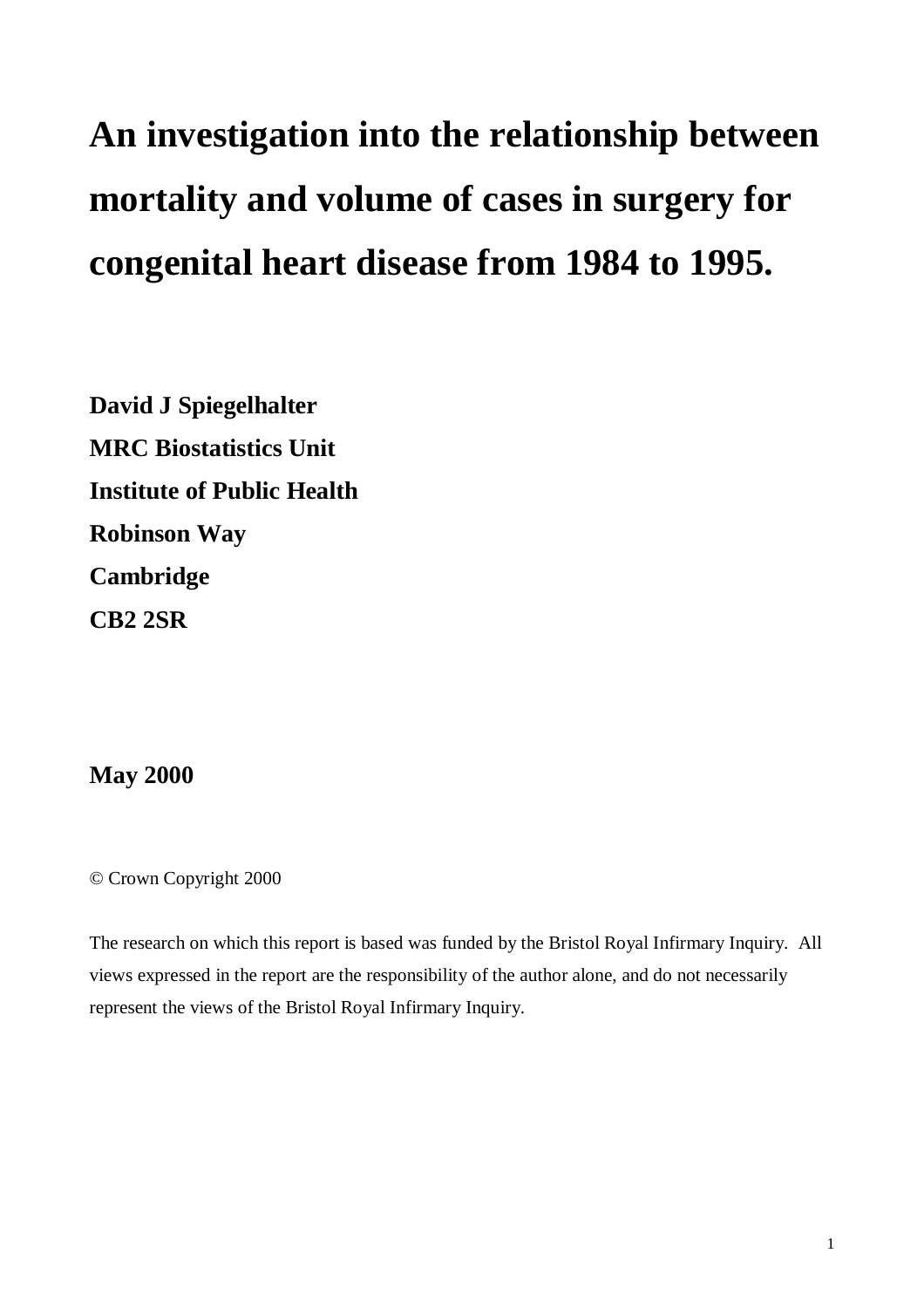## **Executive summary**

- 1. *Introduction.* The statistical analysis presented to the BRI Inquiry has raised the issue of whether outcomes are related to the volume of surgery and, if so, to what extent the results observed in Bristol might be attributable to the lower volume of cases. Three past studies in the US have shown that 'high' volume institutions have lower surgical mortality rates in paediatric cardiac surgery than 'low' volume. However, there are severe methodological weaknesses in all three studies.
- 2. *Materials and methods* Data from both the Cardiac Surgical Register (1984-1995) and Hospital Episode Statistics (1991-1995) were analysed. Methodological characteristics include: analysis of open operations stratified for case-mix, not selecting a single threshold as defining high/low volume, removing Bristol from the analysis, and allowing for correlations between individuals in the same institution.
- 3 *Results.* For open operations in under 1s, and for arterial switches and AVSD in particular, there is strong and consistent evidence for an association between mortality rates and volume (not taking into account any data from Bristol), in which higher-volume centres have lower mortality. Stratifying for operationmix, or including the results from Bristol, strengthens this association.
- 4 *Conclusions and discussion.* We estimate that a hospital carrying out 120 open operations a year on patients ages under 1 in 1991-1995 would be expected to have an underlying mortality rate 25 % lower than one carrying out only 40 such operations. If the hospitals had exactly the same age- and operations mix, this reduction is increased to 35 %. These are relative changes - implications in terms of the difference in numbers of deaths depend on the context. However, considerable caution is needed in interpreting these results, and it does not necessarily follow that concentrating resources in fewer centres would reduce mortality rates. Using the association found in other centres, we estimate that only around 12% (HES) or 17% (CSR) of the excess mortality observed in Bristol in open operations in under 1s might be explainable by the lower volume of surgery being carried out in Bristol.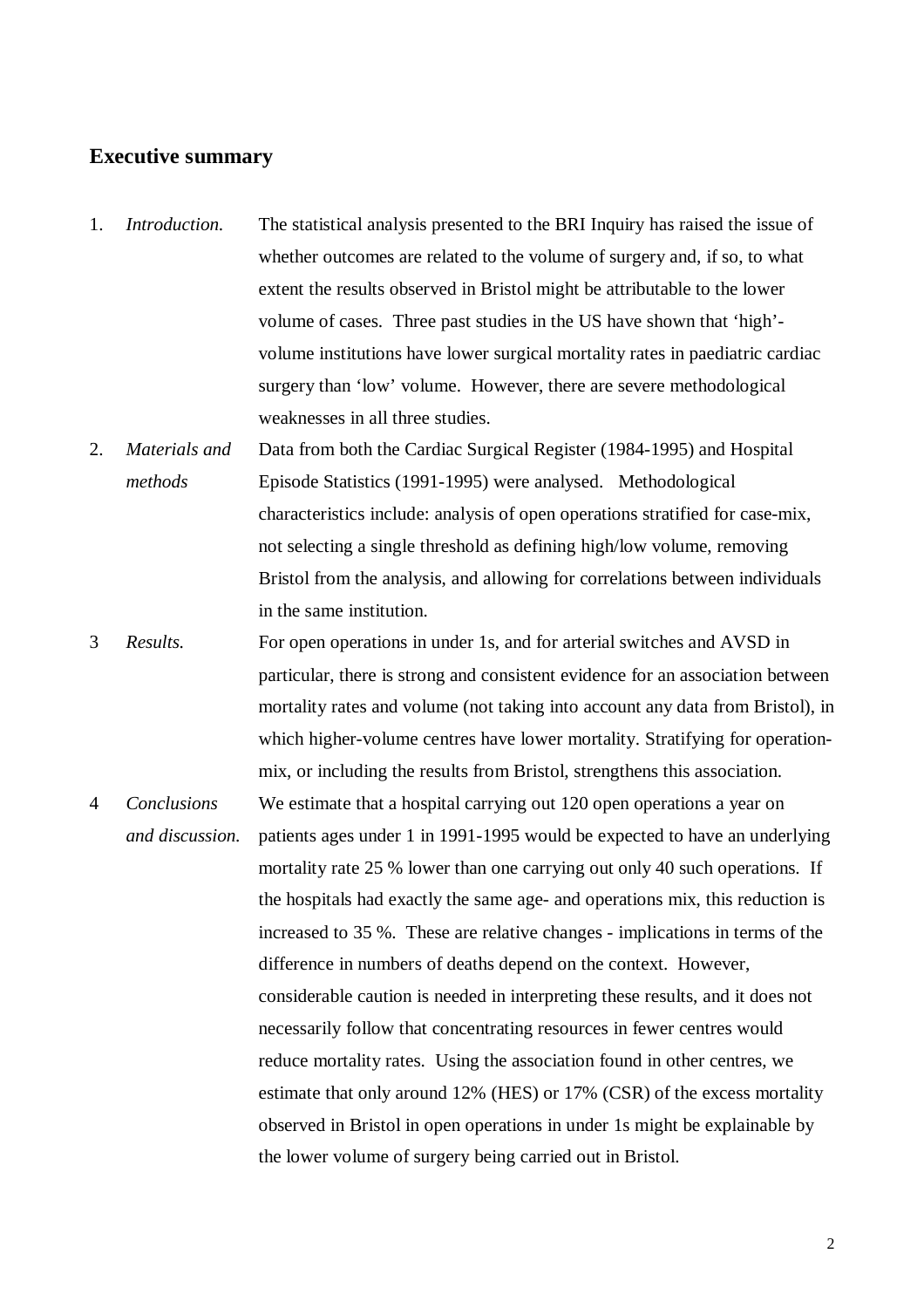# **List of contents.**

| 1. Introduction.                                                                 |    |
|----------------------------------------------------------------------------------|----|
| Background<br>1.1                                                                | 5  |
| 1.2 Potential statistical problems in studies investigating outcome and surgical | 5  |
| volume.                                                                          |    |
| 1.3 Published literature.                                                        | 5  |
| 1.3.1 Adult cardiac surgery.                                                     | 6  |
| 1.3.2 Paediatric Cardiac surgery.                                                | 6  |
| 1.4 Conclusions                                                                  | 8  |
|                                                                                  |    |
| Materials and methods<br>2.                                                      | 8  |
| 2.1 Data sources.                                                                | 8  |
| 2.2 Should Bristol be included in the analyis?                                   | 8  |
| 2.3 Issues in analysis.                                                          | 8  |
| 2.4 Statistical analysis.                                                        | 9  |
|                                                                                  |    |
| 3. Results.                                                                      | 9  |
| 3.1 Relationship between mortality rate and volume for individual procedure      | 9  |
| groups.                                                                          |    |
| 3.2 Association between mortality and volume for open operations.                | 10 |
| 3.3 Association between mortality and volume for closed operations.              | 10 |
|                                                                                  |    |
| 4. Conclusions and Discussion.                                                   | 11 |
| Conclusions.<br>4.1                                                              | 11 |
| 4.2 Discussion.                                                                  | 12 |
|                                                                                  |    |
| 5. References.                                                                   | 13 |
|                                                                                  |    |
| Tables                                                                           | 15 |
| Figures                                                                          |    |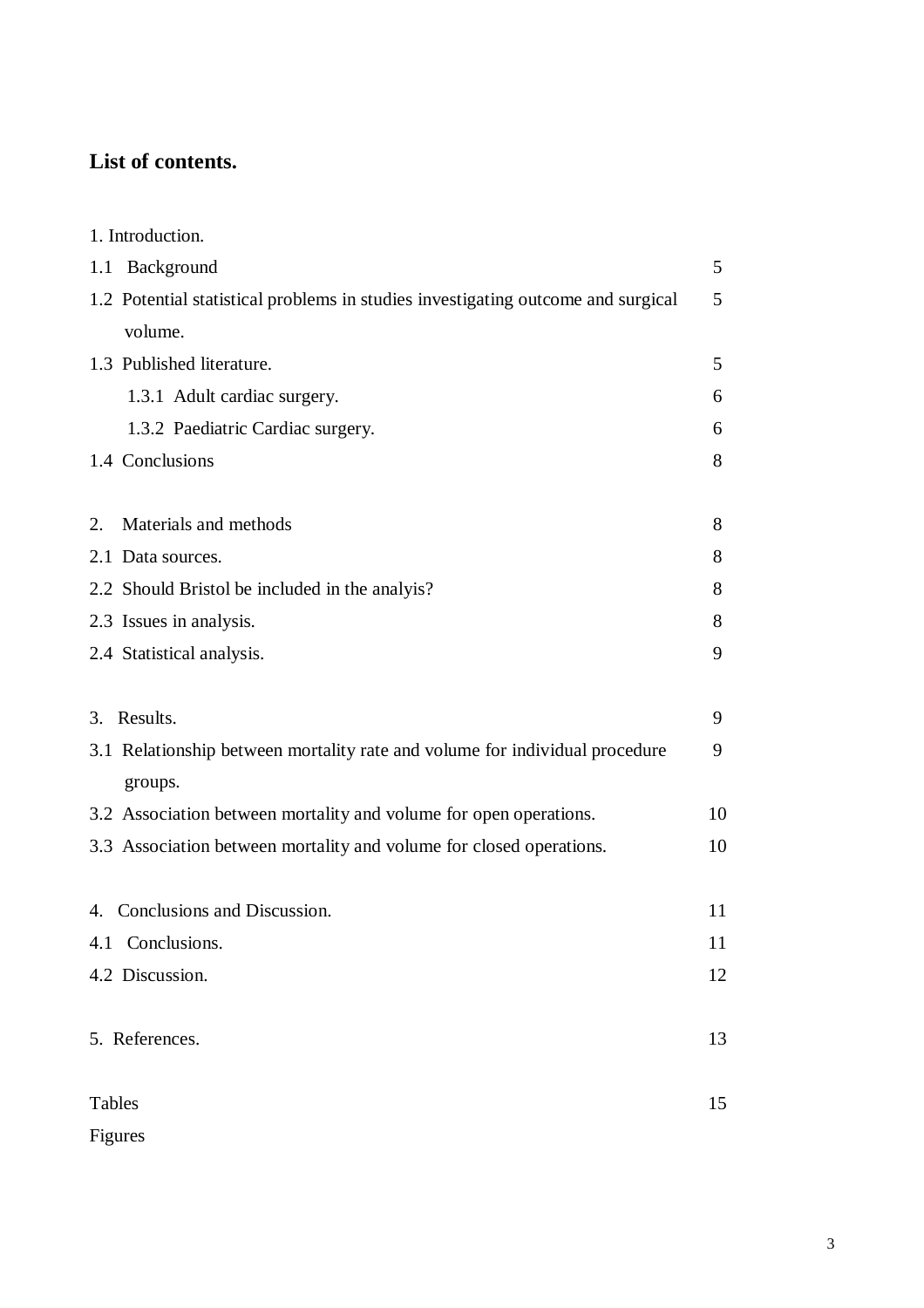# **Glossary.**

| Generalised estimating      | A statistical technique that adjusts for within-institutional           |
|-----------------------------|-------------------------------------------------------------------------|
| equations                   | correlations when calculating the precision of estimates.               |
| ICD9                        | International Classification of Diseases version 9.                     |
| Logistic regression         | A statistical technique for estimating odds ratios.                     |
| Odds on death               | Mortality rate / survival rate. For example, a mortality rate of 20%    |
|                             | (survival rate 80%) corresponds to an odds on death of $20/80 = .25$ .  |
|                             | For low mortality rates, odds is approximately equal to the risk of     |
|                             | death.                                                                  |
| Quasi-likelihood            | A statistical technique technique that adjusts for within-institutional |
| adjustment                  | correlations when calculating the precision of estimates. An 'over-     |
|                             | dispersion' factor is estimated, which measures the extent to which     |
|                             | the results of centres vary more than would be expected were there      |
|                             | no within-institution correlation. All estimated variances are          |
|                             | inflated by the ratio of the residual deviance to the residual degrees  |
|                             | of freedom.                                                             |
| $p$ -value                  | The chance of data as extreme as that observed occurring by chance      |
|                             | alone.                                                                  |
| Risk                        | This term has been used interchangeably with 'odds on death'.           |
| r                           | The percentage change in odds on death (termed 'risk' in this           |
|                             | document) associated with a specified change in annual volume of        |
|                             | cases.                                                                  |
| Stratifying for case-mix in | Estimation of an odds ratio associated with volume, allowing for        |
| logistic regression.        | different underlying risks in procedure groups.                         |
| Within-institution          | The tendency for patients within an institution to have similar         |
| correlation                 | outcomes due to the influence of common factors.                        |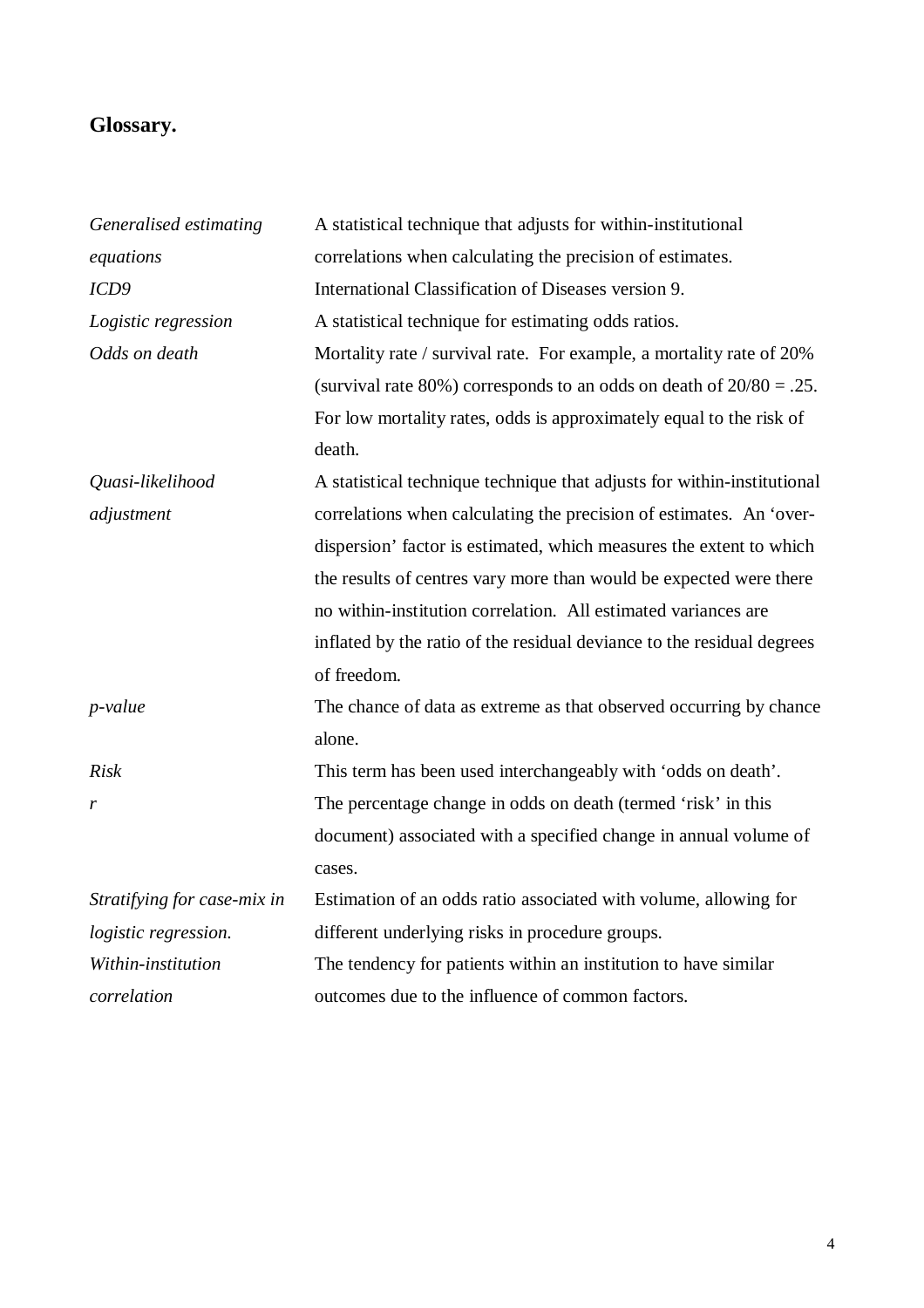# **1. Introduction.**

#### **1.1 Background**

The statistical analysis presented to the BRI Inquiry led to an interest in whether there was an association between volume of cases and outcomes in paediatric cardiac surgery and, if so, to what extent the results observed in Bristol might be attributable to the lower volume of cases. In this report we briefly review the relevant literature, re-analyse the Inquiry data with respect to volume, and present tentative conclusions.

#### **1.2 Potential statistical problems in studies investigating outcome and surgical volume**.

A good study should have the following protection against biases:

- *Case-mix*. There should be adjustment for case-mix, to avoid smaller (or larger) centres appearing to have poor performance due to carrying out more complex surgery.
- *Volume definition*. The definitions of 'low' and 'high' volume should be made before the analysis, to avoid post-hoc selection of thresholds to maximise the apparent difference.
- *Influence of single centres*. The conclusions should not be driven by the very good or bad performance of just one or two centres.
- *Within-institution correlations*. It should be recognised that the unit of analysis is really the hospital rather than then individual patient, and hence statistical methods should take into account institutional effects that may induce a correlation between patients within a single hospital. This is related to the need to adjust the analysis in a clinical trial when patients have been randomised in clusters, say by general practice.

#### **1.3 Published literature.**

There is an extensive literature investigating the relationship between clinical outcomes and the volume of cases being treated by an institution or individual. Dudley *et al* (2000) provide a recent review in which they identify 72 articles covering 40 procedures, the majority of which show a significant association between volume and outcome – references are provided to studies in cancer, intensive care, hip replacement, heart transplantation and a wide range of other procedures. Dudley *et al* (2000) select the best quality studies, and estimate the lives that might be saved were patients in California selectively referred to high-volume hospitals.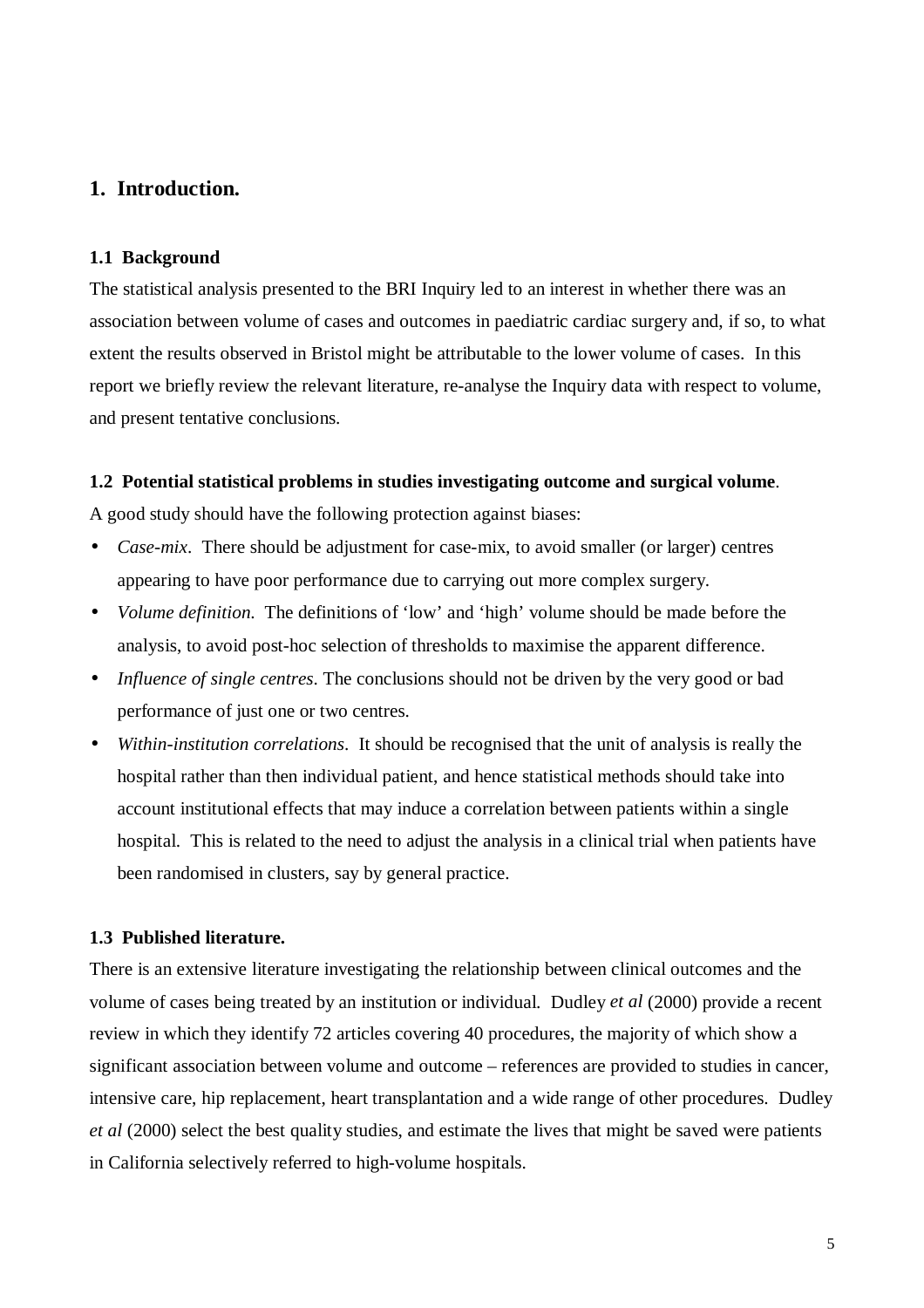#### **1.3.1 Adult cardiac surgery.**

Dudley *et al* (2000) identifies 11 studies relating outcome with volume of adult cardiac surgery, of which 9 show a statistically significant association. The potential importance of case-mix in such comparisons has been emphasised (see, for example, Sowden *et al* 1995). In a large recent study, Sollano *et al* (1999) consider 97137 cardiac operations in New York State between 1990 and 1995, and after adjusting for clinical risk factors they find there was no significant relationship between volume and outcomes. This is in contrast to an earlier study on New York patients (Hannan *et al*, 1991), and may reflect the increasing concordance between institutions following the intensive quality assurance programme in New York State.

#### **1.3.2 Paediatric Cardiac surgery.**

Three papers are summarised below, focussing on the issues raised in Section 1.2. Stark *et al* (2000) find no relationship between surgical volume and mortality, but their analysis is based on very small numbers of events. No claim is made that these papers are the only published examples, but they are the major studies cited in the literature.

#### **Jenkins** *et al* **(1995)**

- *Patients*. 2833 children undergoing cardiac surgery in 37 centres in California in 1988 and Massachusetts in 1989.
- *Data source*. Administrative data-base with ICD9 codes.
- *Definition of 'volume'.* Pre-determined groups  $: < 10$ , 10 to 100, 101 300,  $> 301$  cases per year. Only two hospitals were in the top group.
- *Case-mix.* Four pre-determined operation complexity categories defined on basis of ICD9 codes.
- *Statistical methods*. Plotting mortality rates by complexity and volume category. Estimated odds ratios for each volume category, adjusting for complexity category. Generalised estimation equations used to allow for within-institution correlations.
- *Conclusions*. No significant difference between three lowest volume categories, but adjusted mortality rate in highest-volume hospitals was significantly lower.
- *Comments*. The conclusions are based entirely on the effect of two large centres of excellence.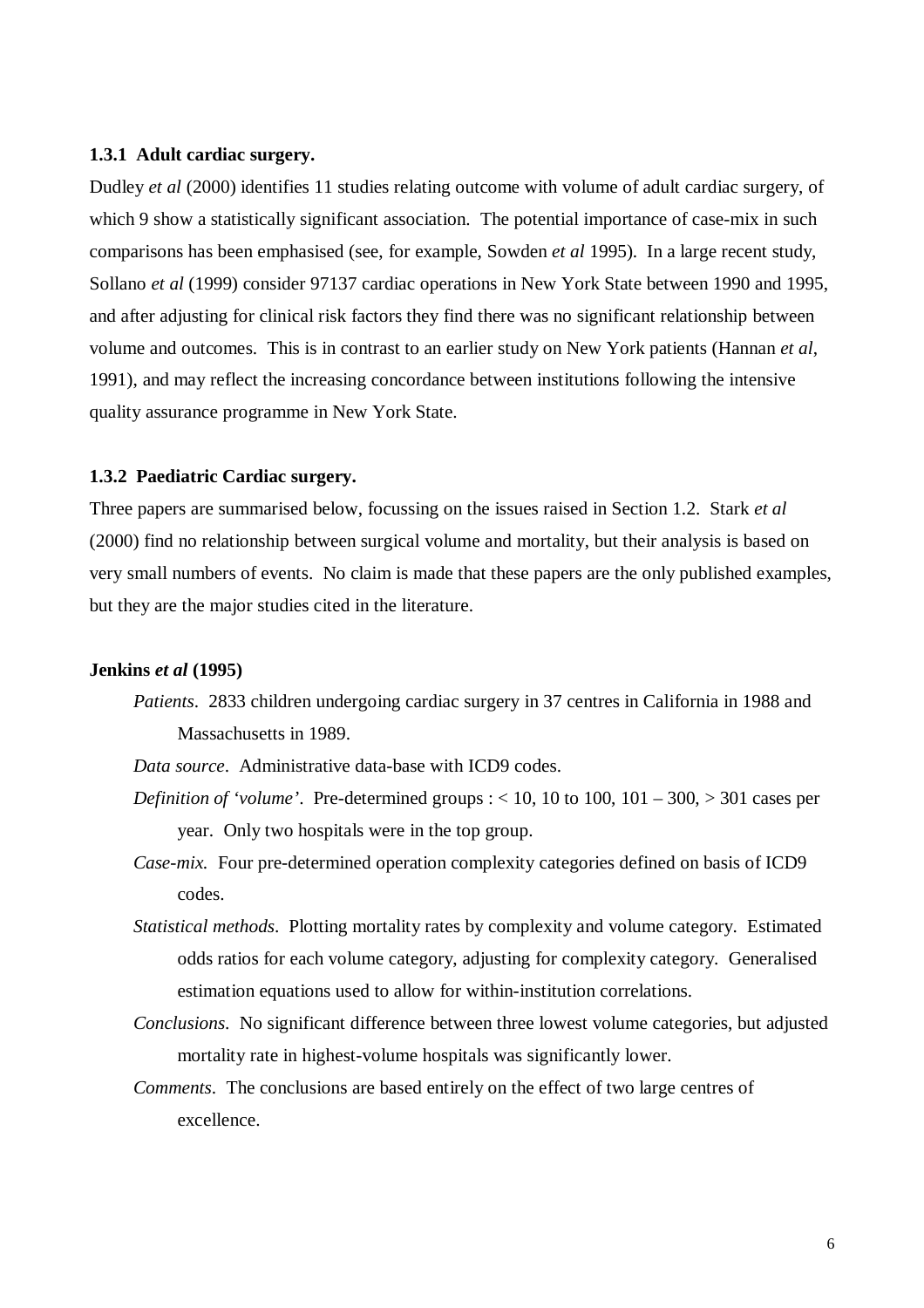#### **Hannan et al (1998)**

- *Patients*. 7169 children undergoing cardiac surgery in 16 centres in New York State between 1992 and 1995.
- *Data source*. Clinical data-base with individual risk factors.
- *Definition of 'volume'*. Post-hoc split between 'low' and 'high' volume hospitals defined as 100 patients per year, chosen to maximise statistical significance of difference.
- *Case-mix.* Four complexity categories of operation fed into risk-adjustment index derived from logistic regression.
- *Statistical methods*. Risk-adjusted mortality rates for low and high volume hospitals compared without taking into account within-institution correlations.
- *Conclusions*. Risk-adjusted mortality rate in high-volume hospitals was significantly lower, with the least difference occurring in the highest-risk category.
- *Comments*. The post-hoc definition of a low-high volume threshold, and the lack of allowance for within-institution correlation, invalidate the statistical tests of significance.

#### **Sollano** *et al* **(1999)**

*Patients*. 7199 children undergoing cardiac surgery in 16 centres in New York State between 1990 and 1995.

*Data source*. Administrative data-base with ICD9 codes.

- *Definition of 'volume'*. Treated as continuous quantity, separately within each age category (1-30 days, 31 days – 1 year, 1-12 years, 13-17 years).
- *Case-mix.* Four complexity categories of operation as used by Hannan *et al* (1998).
- *Statistical methods*. Logistic regression analysis to estimate mortality odds ratio associated with additional 100 patients over 6 years. Use of generalised estimating equations to take into account within-institution correlations had negligible effect.
- *Conclusions*. A significant relationship between mortality and volume was found for neonates (1-30 days) and 31 days -1 year, with the largest difference occurring in the highest-risk category.
- *Comments*. This study covers essentially the same population as Hannan et al (1998), but using a different data source and statistical methodology. The graphs accompanying the analysis suggest that one large hospital (possibly Columbia-Presbyterian in New York) is having a very substantial influence on the analysis.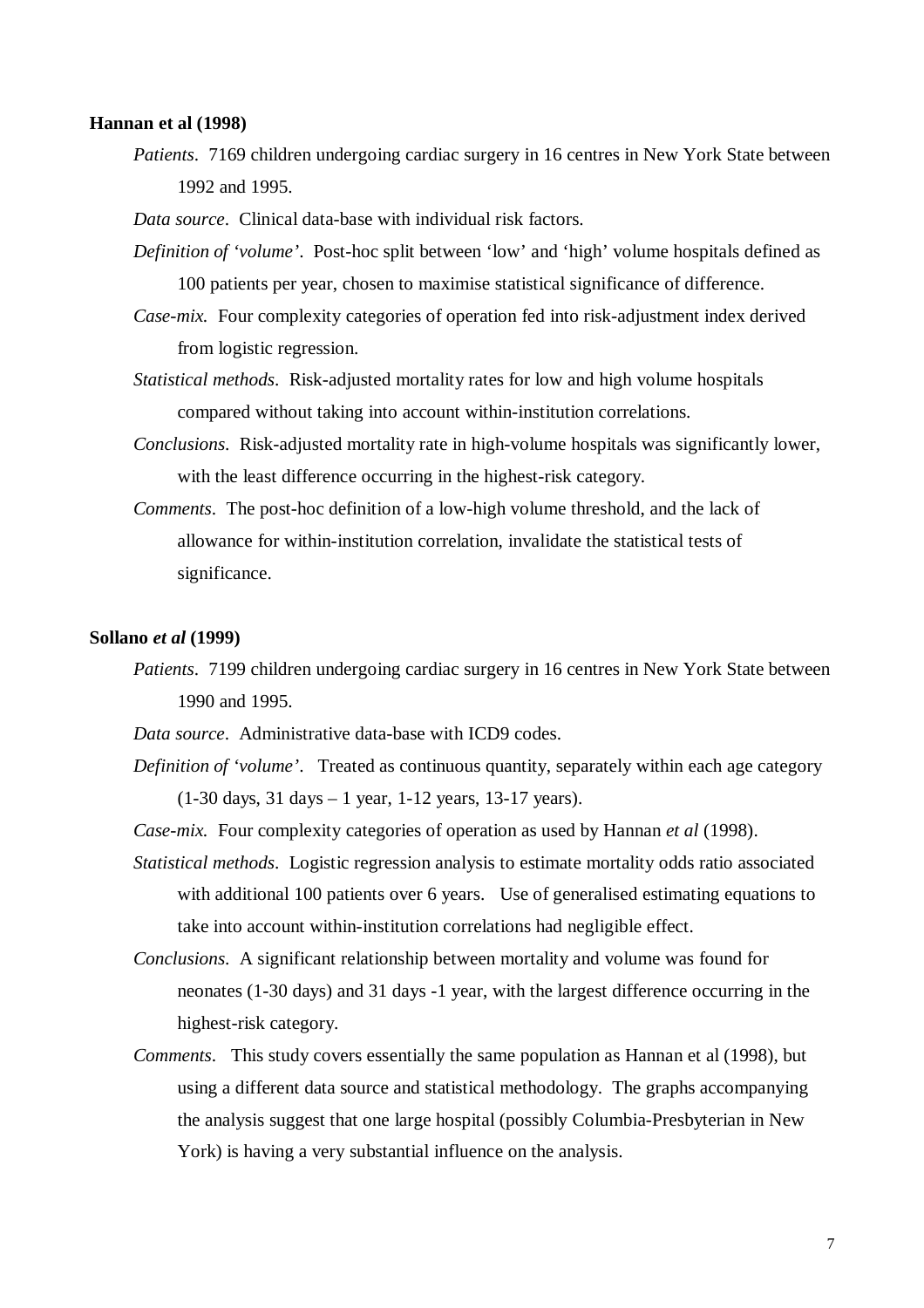#### **1.4 Conclusions**.

All three studies have data at individual level and have dealt with case-mix by grouping operations into four risk categories. They adopt a variety of statistical methods when adjusting for case-mix and age, but have all concluded that larger hospitals are associated with better outcomes. However, there are severe methodological weaknesses in all three studies as outlined in the comments above.

# **2. Materials and methods**

#### **2.1 Data sources.**

These have been described in detail in Aylin *et al* (1999), Murray *et al* (1999) and Spiegelhalter (1999). The Cardiac Surgical Register (CSR) comprises voluntary returns made by the surgeons to their professional society, while the Hospital Episode Statistics (HES) for 1991-1995 comprise administrative data entered by clinical coders.

## **2.2 Should Bristol be included in the analysis?**

This study has been generated by attention to the results of Bristol, a low-volume centre, and hence it is highly likely that Bristol will be very influential in any analysis. It is also inappropriate to test hypotheses on the same data as that which generated the hypothesis. Thus the primary analysis has been carried out without including Bristol as a centre – this also provides an unbiased assessment of the extent to which any excess mortality in Bristol can be explained away by the lower volume of cases. Results including Bristol are also reported and Bristol is included in plots of raw data.

#### **2.3 Issues in analysis.**

The issues raised in Section 1.2 are dealt with in the following way:

- *Case-mix.* Each of the 13 procedure groups has been individually analysed. However, there are acknowledged difficulties in the coding at this level of detail, and so the primary analysis has been based on both pooled open operations and stratified for procedure groups 1 to 11. This stratification estimates a common association within procedure groups, and should be more robust to errors in allocation to procedure groups.
- *Volume definition*. Volume has been defined as the number of cases being treated in the appropriate epoch and age-group. It is a continuous quantity and no threshold between 'low' and 'high' volume hospitals has been adopted.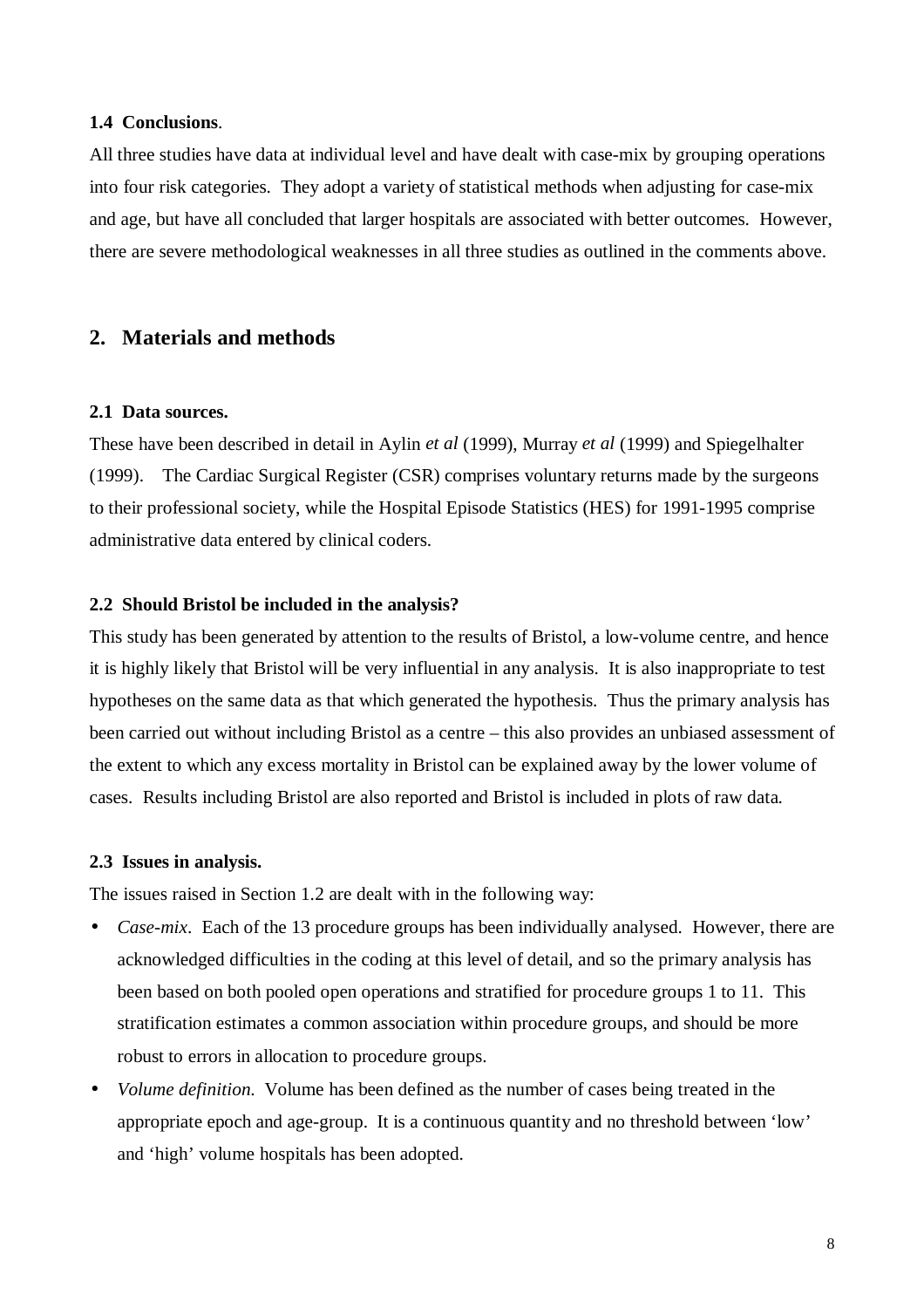- *Influence of single centres*. The plots allow a visual assessment of whether individual centres are having undue influence.
- *Within-institution correlations*. All standard errors and p-values are adjusted for withininstitution correlation using a 'quasi-likelihood adjustment' (see Glossary).

#### **2.4 Statistical analysis.**

The stages of the statistical analysis are as follows:

- The mortality rate for each centre is plotted against volume for each type of operation, within each age-group and epoch, for both CSR and HES data. The <90 day and 91 day - 1 year agegroups are pooled for the HES data to permit direct comparison with CSR. Prediction limits are superimposed on the plots, assuming constant mortality across centres (Stark *et al*, 2000).
- The relative change in odds on death (expressed as a percentage) per additional unit of volume per year (1 patient or 10 patients) is estimated for each plot, with confidence intervals and pvalues allowing for within-institution correlations, and excluding the effect of Bristol. Logistic regression is used to estimate the odds ratio associated with specified change in volume – for example, an odds ratio of .96 per additional patient per year corresponds to a value of  $r = 100$  (1)  $-$  .96) =  $-4$  %. This would mean that for each additional operation of the type carried out, we estimate that the risk (expressed as odds on death) is reduced by 4%, say from a mortality rate of 25% to 24%.
- The estimated relative change in risk is estimated for all *open* operations within age groups, with and without Bristol, and with and without stratification for case-mix, for both data sources for the period 1991-1995. This is repeated for all *closed* operations within age groups, with and without Bristol.

# **3. Results.**

#### **3.1 Relationship between mortality rate and volume for individual procedure groups.**

Figures 1.1 to 1.15 show for each of the 13 procedure groups and all open and all closed operations the % mortality rate for each centre (Bristol is indicated by a different symbol), plotted against the volume of cases. See Section 2.4 for details of the statistical analysis – we again emphasise that the association between volume and outcome has been estimated without using the data from Bristol. The results are summarised in Table 1.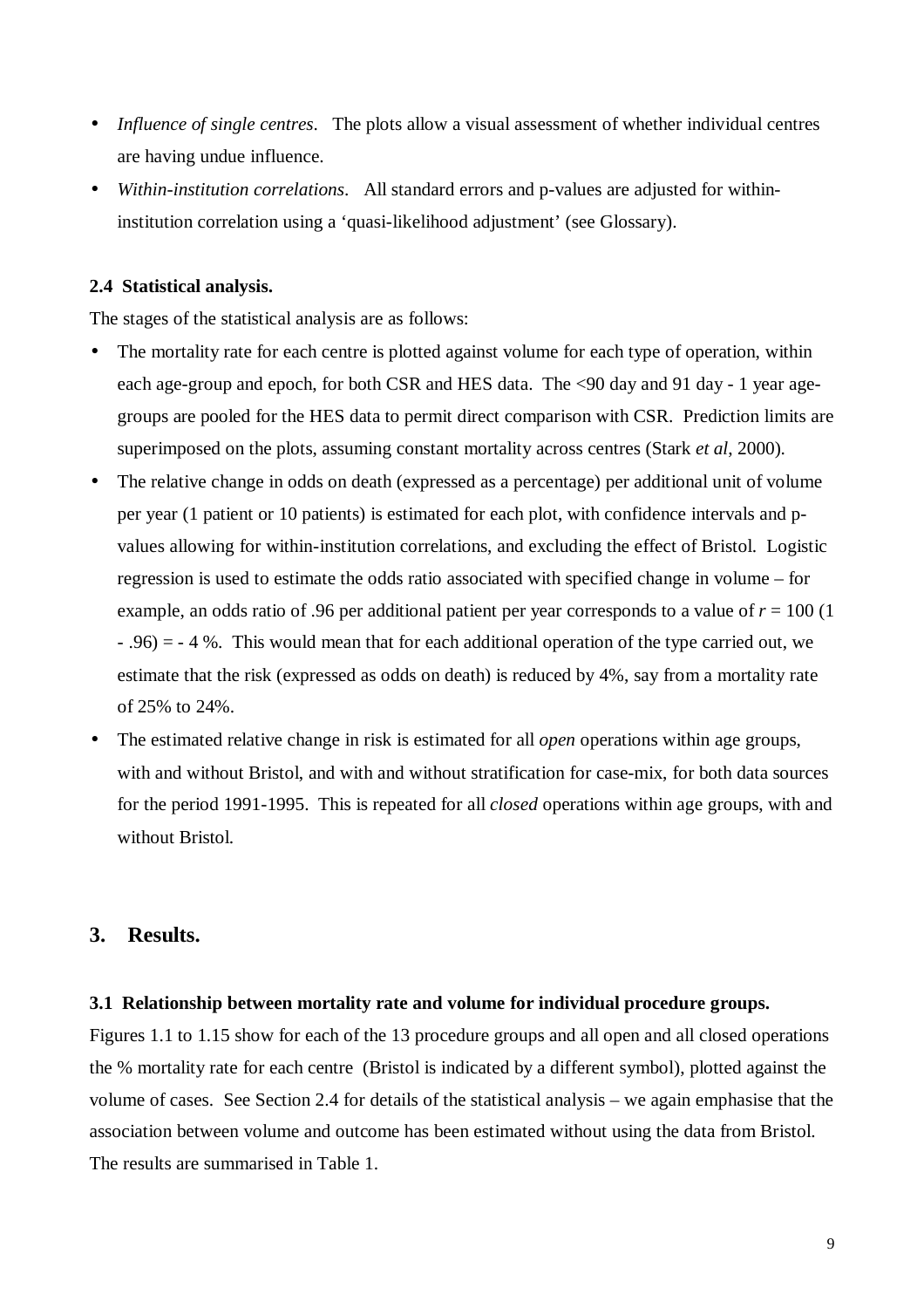Figure 1 and Table 1 show that for all open operations in under 1s, and for switches (Group 3) and AVSDs (Group 5) in particular, there is strong and consistent evidence for an association between mortality rates and volume (not taking into account any data from Bristol). The relationship for open and closed operations generally is examined in more detail in the next sections.

#### **3.2 Association between mortality and volume for open operations.**

Figures 2.1 and 2.2 show the estimated relationship between risk and volume for open operations in 1991-1995 for under and over 1s, with 95% confidence intervals for the predicted true mortality rate for each volume. For children under 1, both HES and CSR show a consistent pattern in spite of disagreement in data.

Figures 2.1 and 2.2 use pooled data over all operations, but we can also stratify for operation groups 1 to 11. Results are summarised in Table 2. It can be seen that stratification for case-mix has increased the estimated association between mortality rates and volume – this might be expected if larger centres carried out a greater proportion of more complex operations. Although the HES results for 91 days to 1 year are not statistically significant on their own, the estimates are not statistically significant from those in the neonatal group (1 to 90 days) and it would be inappropriate to claim there was only evidence for an association in neonates.

Table 3 repeats the analysis including the data from Bristol. The associations grow both in their size and statistical significance.

#### **3.3 Association between mortality and volume for closed operations .**

Figures 3.1 and 3.2 show the estimated relationship between risk and volume for closed operations in 1991-1995 for under and over 1s, with 95% confidence intervals for the predicted true mortality rate for each volume. The results are summarised in Table 4. Table 4 and Figure 3 do not display a consistent pattern across data sources: the significant association observed for CSR under 1s is not shown by the HES data, and the strongly significant association for HES over 1s is clearly primarily driven by a single centre.

Comparing Tables 4 and 5, we note that the inclusion of Bristol has negligible influence for closed operations.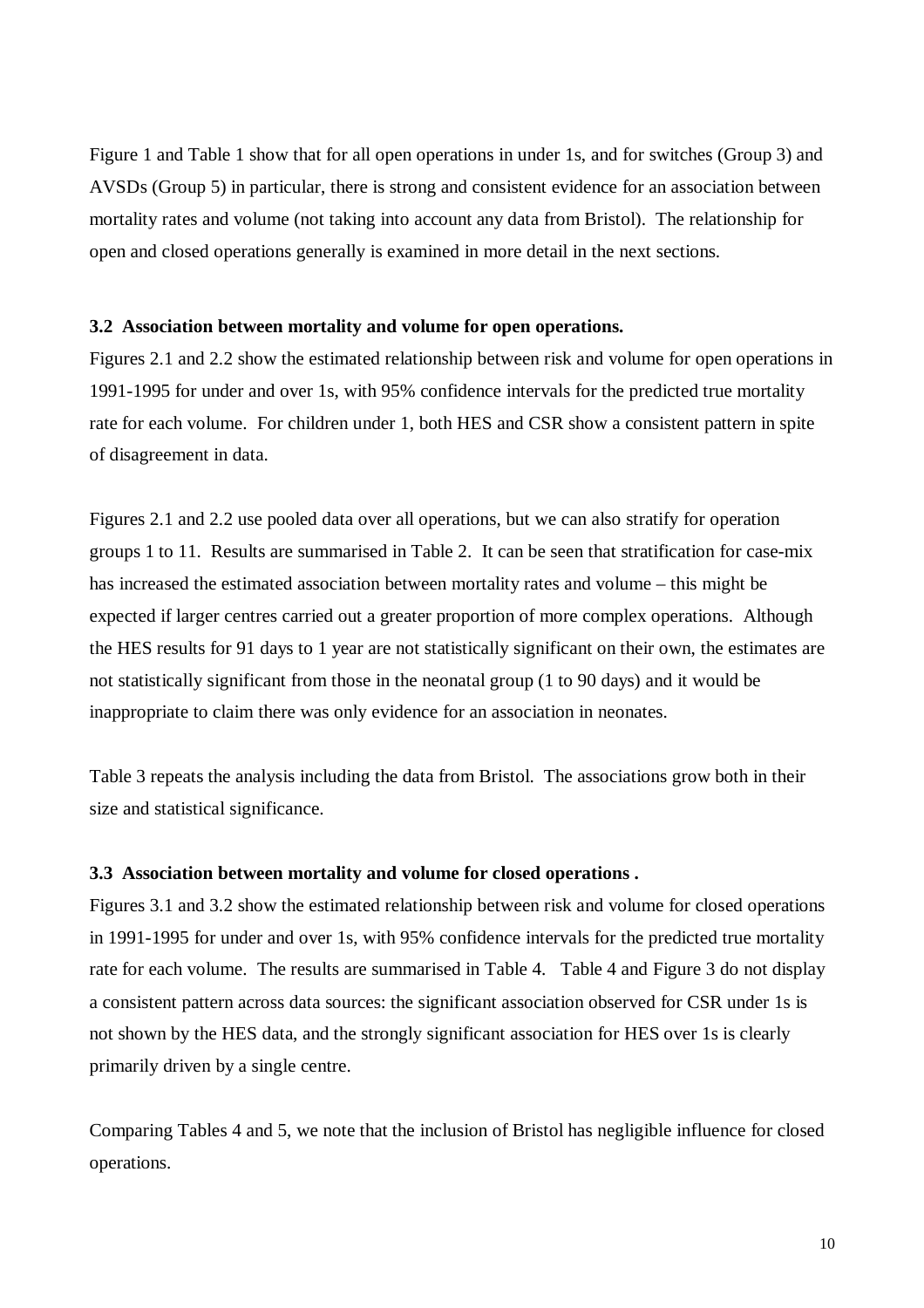# **4. Conclusions and Discussion.**

#### **4.1 Conclusions.**

A significant association has been found between mortality outcomes and volume of surgery in children less than 1 year old for open operations in the period 1991-1995, even when removing any influence of Bristol. This effect is consistent across both data sources, and becomes more pronounced when stratification for mix of operations is carried out. This finding is not driven by undue influence of just one or two centres.

It is useful to consider the estimated impact of these associations on absolute mortality rates in 1991-1995. Table 6 shows the expected change in mortality rates in open operations in under 1s, comparing a baseline hospital treating 40 patients a year (corresponding to a volume of 160 in Figure 2.1) with a mortality rate of 15 %, compared to hospitals treating 80 and 120 patients a year. Note that these are 'average' hospitals rather than specific institutions. Based on both HES and CSR data shown in Figure 2 and Table 2, *r* may be estimated to be around - 4 % without adjusting for age and operation mix, around  $-6\%$  when adjusting for age and operation mix. A value of  $r = -1$ 6 % means that each additional 10 patients per year is expected to change the odds on death by a factor of .94: hence 40 extra patients reduces the odds on death by a factor of .94 x .94 x .94 x .94 = .78 of its current value. This corresponds, for example, to a reduction of a current mortality rate of 15% to 13%.

Thus we estimate that a hospital carrying out 120 open operations a year on patients ages under 1 in 1991-1995 would be expected to have an underlying mortality rate that is 25 % lower (11.3% *vs* 15% mortality rates) relative to one carrying out only 40 such operations. If the hospitals had exactly the same age- and operations mix, this reduction is increased to 35 % (9.7% *vs* 15% mortality rates).

It is useful to examine the extent to which the association with volume might explain the apparent excess mortality in Bristol. Table 7 shows, for both data sources, the mortality rates for open operations in under 1s, between 1991-1995 (*A*). Subtracting the mortality rate elsewhere (*B*) provides a simple estimate of the excess mortality rate (*C*). However, from the fitted line in Figure 2.1 we can estimate the expected mortality rate in Bristol, were it typical of the other centres in the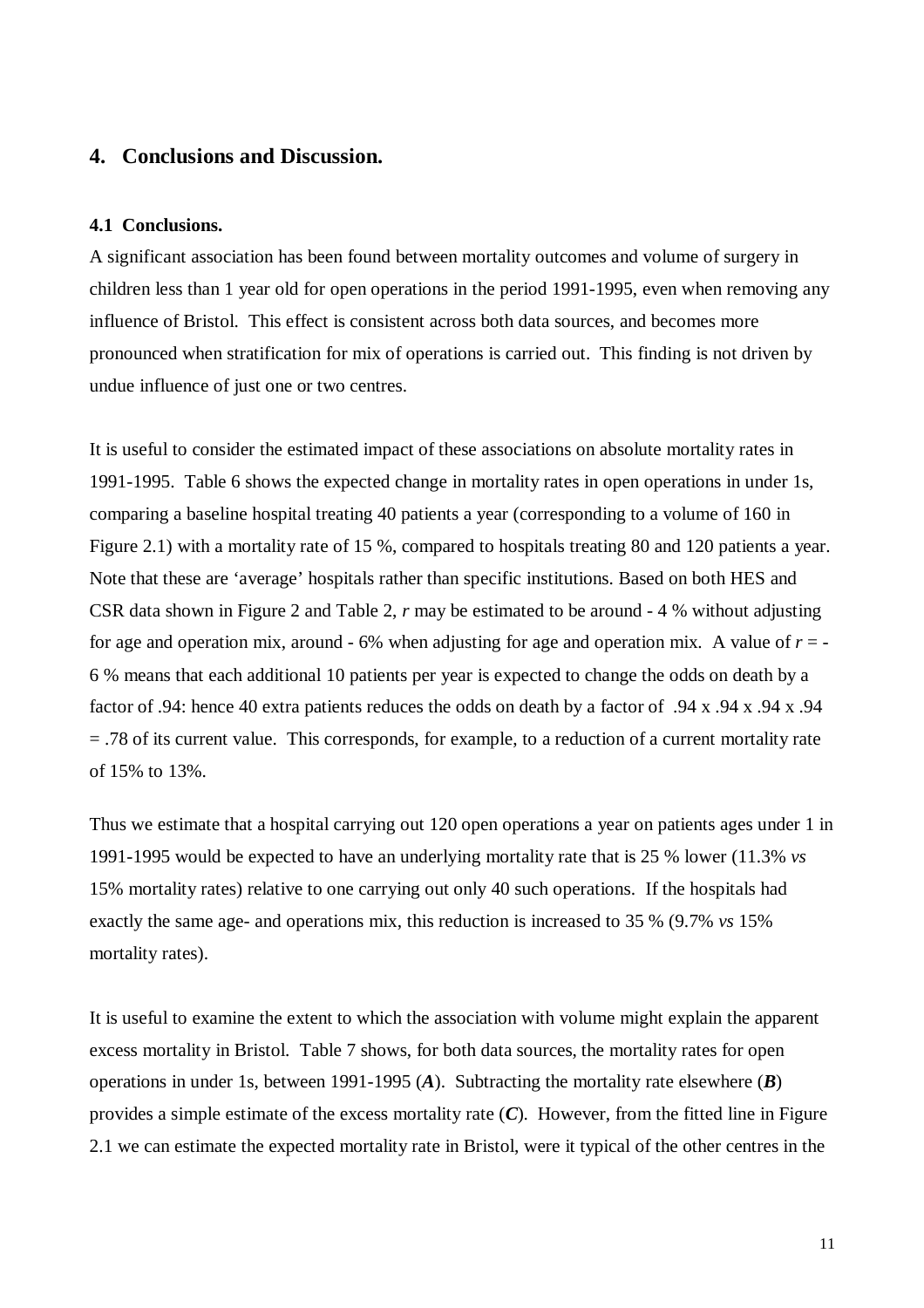country  $(D)$ . Allowing for the `volume effect'  $(E)$  reduces the excess mortality in Bristol. Finally, the proportion of the unadjusted excess  $(C)$  explained by volume can be calculated  $(E)$ .

The data sources are consistent in showing that only a small proportion of the excess mortality observed in Bristol can be attributed to their being a low-volume centre.

For closed operations, there is some evidence of an association, but the most significant finding is driven by the results of a single centre and hence cannot be considered reliable.

## **4.2 Discussion**.

Great caution is needed in interpreting these findings and drawing policy conclusions. It would, for example, be tempting to examine the HES data shown in Figure 2.1 and draw a cut-off around 200 operations, corresponding to one operation per week between 1991 and 1995. Total mortality in centres below that volume was 14.7% (not including Bristol) or 16.7% (including Bristol), while total mortality in centres above that volume was 10%. Dudley *et al* (2000) used such data to calculate the number of 'potentially avoidable deaths' were patients at 'low' volume centres treated at 'high' volume centres.

It is certainly feasible that concentrating treatment in fewer centres may lead directly to benefits in outcome through, for example, increased opportunities for surgical learning. However, Posnett (1999) warns that such 'economies of scale' cannot be guaranteed. Volume might be associated with better outcomes without necessarily being a direct cause through, for example, being a 'proxy'  $for -$ 

- a longer institutional history
- better associated service such as intensive care
- the ability to attract and retain skilled staff
- the ability to attract more patients through reputation

and none of these would necessarily be obtained by, say, merging the caseload of two centres. It is also important not to extrapolate beyond the available data, since further increase in volume of larger centres may even lead to poorer outcomes if communications starts to decline. Finally, it is possible that the concordance between centres may have increased after 1995, as experience with operations such as the arterial switch operations has been gained.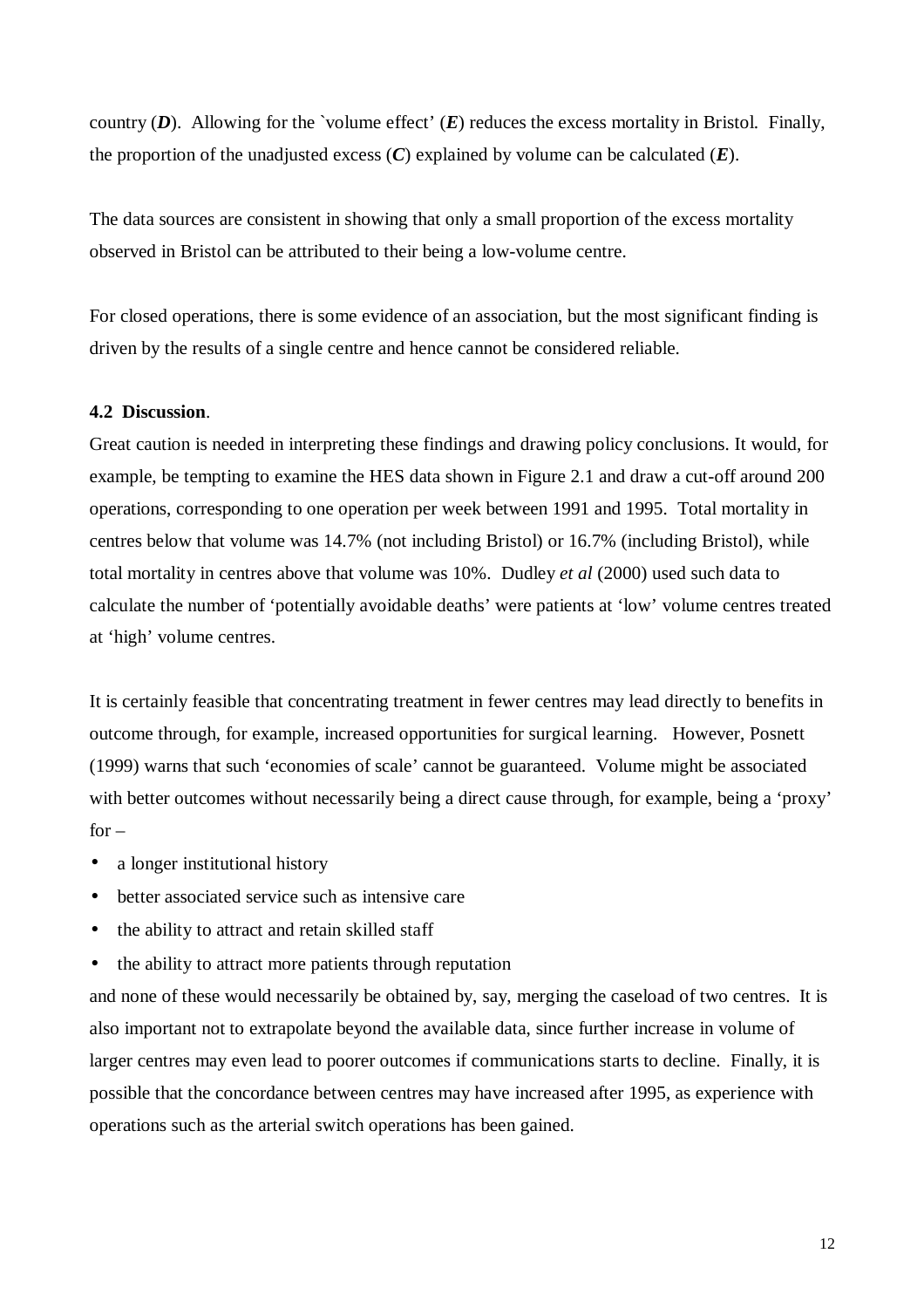# **Acknowledgements**

I am grateful to Kate Bull for her considerable help in preparing this report.

# **References.**

Aylin P, Alves B, Cook A, Bennett J, Bottle A, Best N, Catena B and Elliott P. (1999). Analysis of Hospital Episode Statistics for the Bristol Royal Infirmary Inquiry. . *Bristol Royal Infirmary Inquiry.*

Dudley R A, Johansen K L, Brand R, Rennie D J, Milstein A (2000) Selective referral to highvolume hospitals - Estimating potentially avoidable deaths. *JAMA - Journal of the American Medical Association*, **283**, 1159-1166.

Hannan E L, Kilburn H Jr, Bernard H, O'Donnell T, Lukacik G, Shields E P (1991) Coronary artery bypass surgery: the relationship between in-hospital mortality rate and surgical volume after controlling for clinical risk factors. *Medical Care*, **29**, 1094-1097,

Hannan E L, Racz M, Kavey R E, Quaegebeur J M, Williams, R (1998) Pediatric cardiac surgery: The effect of hospital and surgeon volume on in-hospital mortality. *Pediatrics,* **101**, 963-969

Jenkins K, Newburger J W, Lock J E, Davis R B, Coffman G A, Iezzoni Li (1995) In-hospital mortality for surgical repair of congenital heart-defects - preliminary-observations of variation by hospital caseload. *Pediatrics*, **95**, 323-330.

Murray G, Lawrence AE and Pollock J (1999). UK Cardiac Surgical Register and South West Congenital Heart Register: a Statistical Analysis and Review of Key Data Sources Relevant to the Inquiry's Remit. *Bristol Royal Infirmary Inquiry.*

Posnett J (1999) Is bigger better? Concentration in the provision of secondary care. *British Medical Journal*, **319**, 1063-1065.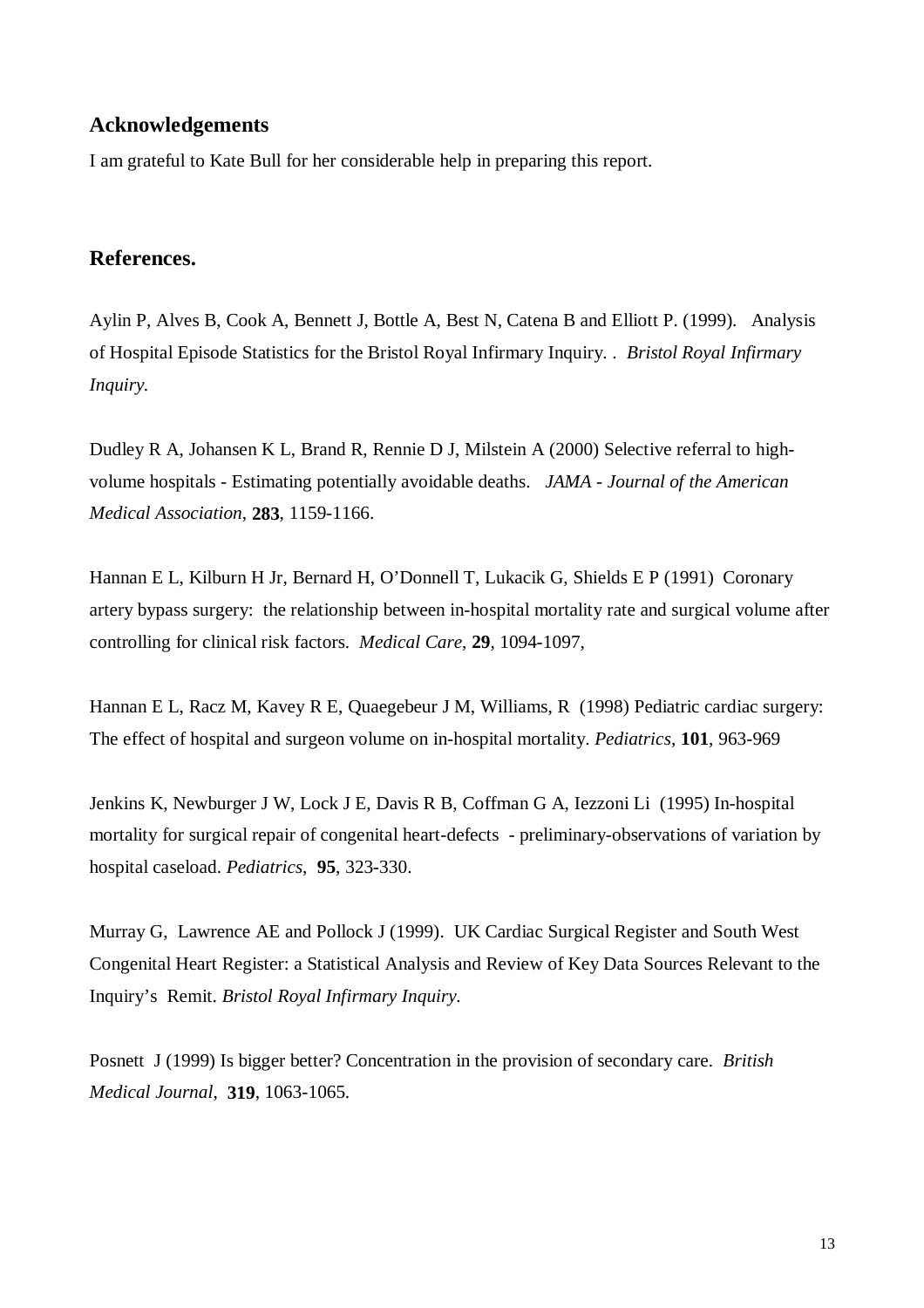Sollano J A, Gelijns A C, Moskowitz A J, Heitjan D F, Cullinane S, Saha T, Chen J M, Roohan P J, Reemtsma K, Shields E P (1999) Volume-outcome relationships in cardiovascular operations: New York State, 1990-1995*. Journal of Thoracic and Cardiovascular Surgery*, **117**, 419-430

Sowden A J, Deeks J J, Sheldon T A (1995) Volume and outcome in coronary artery bypass surgery: true association or artefact. *British Medical Journal*, 311, 151-155.

Spiegelhalter DJ (1999) An initial synthesis of statistical sources concerning the nature and outcomes of paediatric cardiac surgical services at Bristol relative to other specialist centres from 1984 to 1995. *Bristol Royal Infirmary Inquiry.*

Stark J, Gallivan S, Lovegrove J, Hamilton J R L, Monro J L, Pollock J C S, Watterson K G. (2000) Mortality rates after surgery for congenital heart defects in children and surgeons' performance. *Lancet*, 355, 1004-1007.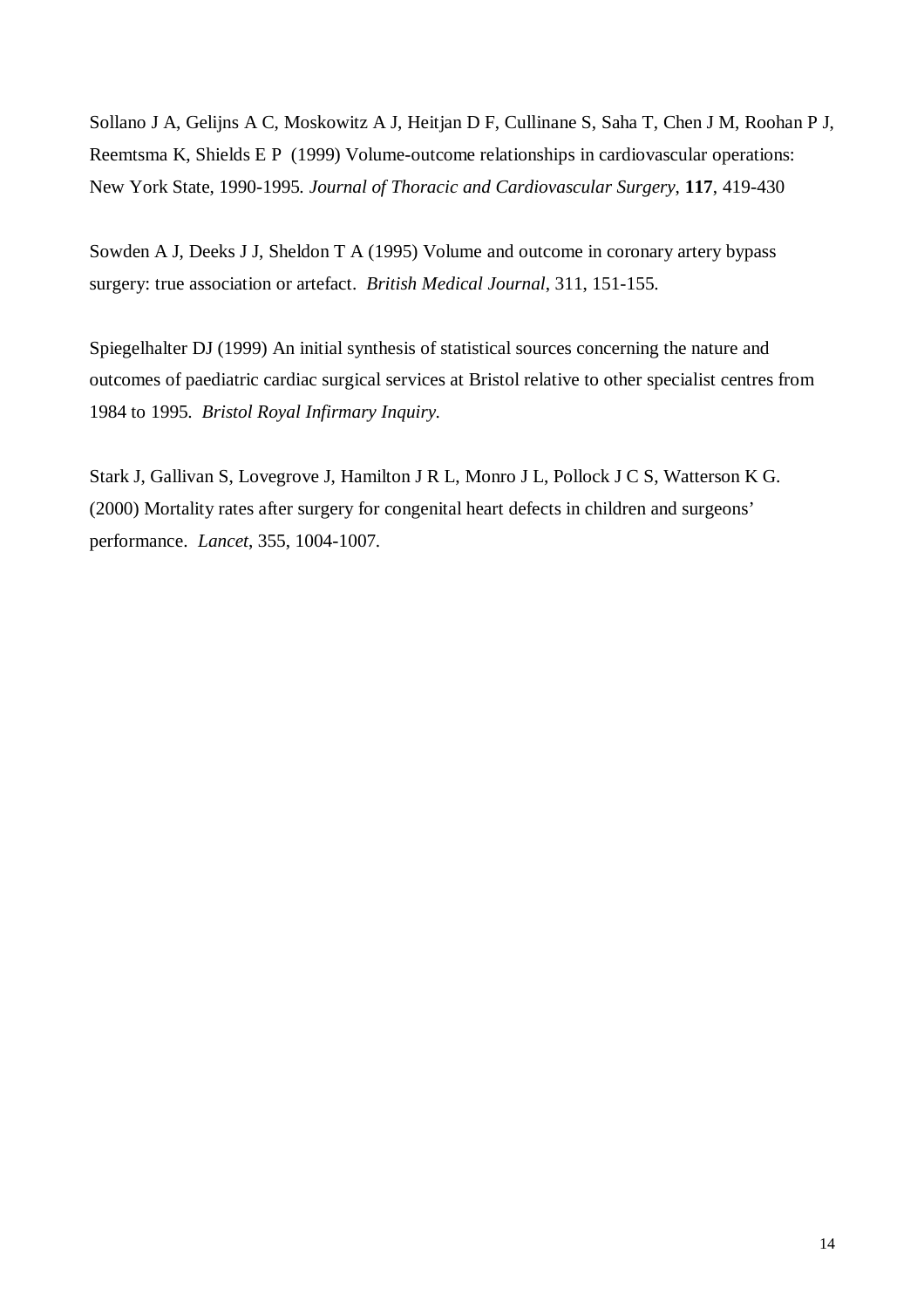|                | Operation type     | Negative<br>association<br>between<br>outcome and | Comments on evidence for negative association.                                   |
|----------------|--------------------|---------------------------------------------------|----------------------------------------------------------------------------------|
|                |                    | volume?                                           |                                                                                  |
| G <sub>1</sub> | Fallot type        | $\ast$<br>7/8                                     | Strongest evidence 1984-1990 in over $1s -$<br>increased concordance after 1991. |
| G2             | Inter-atrial TGA   | 1/4                                               | No consistent evidence.                                                          |
| G <sub>3</sub> | TGAs (~switch)     | 7/7<br>$\ast$                                     | Consistent and strong evidence in all ages between<br>1984 and 1995              |
| G <sub>4</sub> | <b>TAPVD</b>       | 2/4                                               | No consistent evidence.                                                          |
| G <sub>5</sub> | <b>AVSD</b>        | 8/8<br>$\ast$                                     | Consistent and strong evidence in under 1s<br>between 1984 and 1995              |
| G <sub>6</sub> | Closure of ASD     | 2/6                                               | Just two centres drive significant association in<br>1988-1990 under 1s.         |
| G7             | Closure of VSD     | 7/8                                               | No consistent evidence.                                                          |
| G8             | Truncus            | 4/4                                               | No consistent evidence.                                                          |
| G <sub>9</sub> | Fontan type        | 6/6                                               | Evidence of association between 1988 and 1990 in<br>over 1s.                     |
| G10            | Aortic, pulm       | 6/8                                               | CSR suggests association between 1991-1995 but<br>only weakly supported by HES   |
| G11            | Mitral valves      | 4/7                                               | No consistent evidence.                                                          |
| G12            | Closed shunts      | 1/2                                               | No consistent evidence.                                                          |
| G13            | Simple coarctation | 2/4                                               | No consistent evidence.                                                          |
| G14            | All open           | 8/8<br>$\ast$                                     | Strong and consistent evidence in under 1s                                       |
| G15            | All closed         | 4/8                                               | Evidence from HES 1991-1995 for over 1s, but                                     |
|                |                    |                                                   | driven by one centre,                                                            |

**Table 1. Summary of estimated relationships between volume and outcome within individual procedure groups shown in Figure 1. Each Figure contains up to eight plots with sufficient data to attempt to estimate the association between outcome and volume (at least five deaths) – the fraction of these plots that show a negative association is shown in column 3, with a \* indicating strong and consistent evidence of association. (No use has been made of data from Bristol in these analyses).**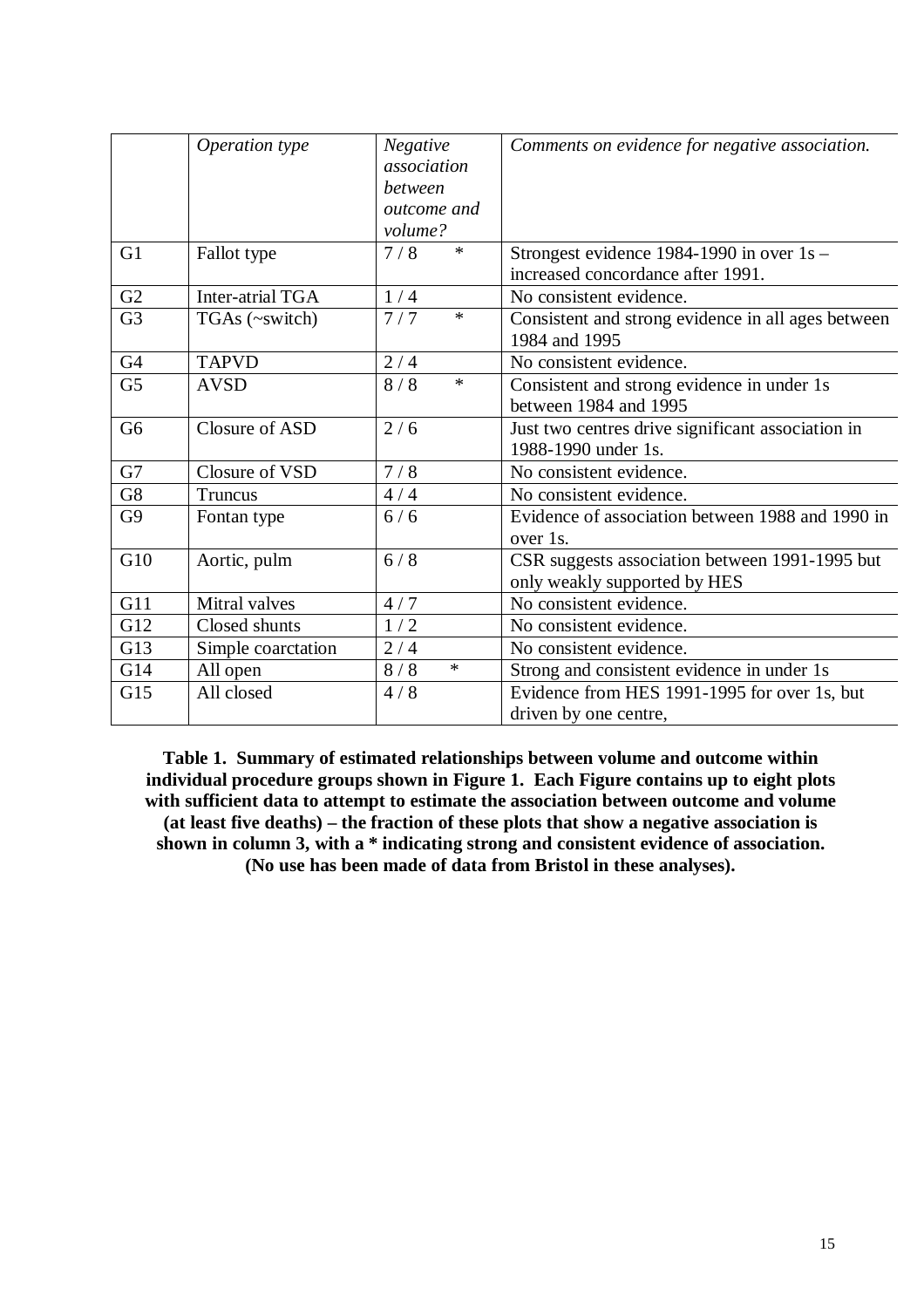|                |           |                               | Without stratification for<br><i>operation-mix</i>                       |                  | With stratification for<br><i>operation-mix</i>                          |                  |
|----------------|-----------|-------------------------------|--------------------------------------------------------------------------|------------------|--------------------------------------------------------------------------|------------------|
| Data<br>source | Epoch     | Age-<br>group                 | Change in risk<br>per 10 extra<br>patients per year<br>$(95\%$ interval) | $\boldsymbol{P}$ | Change in risk<br>per 10 extra<br>patients per year<br>$(95\%$ interval) | $\boldsymbol{P}$ |
| <b>HES</b>     | 1991-1995 | $< 90$ days                   | $-8.6\%$<br>$(-14.5~to -2.2)$                                            | .0043            | $-11.2%$<br>$(-17.6 \text{ to } -4.4)$                                   | .0008            |
|                |           | $91 \text{ days} -$<br>1 year | $-6\%$<br>$(-15.8 \text{ to } 4.8)$                                      | 0.13             | $-8.6%$<br>$(-20.6 \text{ to } 5.2)$                                     | 0.11             |
|                |           | $1 - 16$<br>years             | $-2\%$<br>$(-8.1 \text{ to } 4.6)$                                       | 0.27             | $-2.2\%$<br>$(-6 to 1.8)$                                                | 0.14             |
| <b>CSR</b>     | 1991-1995 | $<$ 1 year                    | $-3.4%$<br>$-5.6$ to $-1.2$ )                                            | 0.0012           | $-6.1%$<br>$-9$ to $-3.1$ )                                              | < 0.0001         |
|                |           | $> 1$ year                    | $-4.5\%$<br>$-12.2$ to 3.9)                                              | 0.14             | $-7.1%$<br>$-11.7$ to $-2.3$ )                                           | 0.0021           |

# **Table 2. Relationship between risk and volume in open operations between 1991-1995,** *excluding Bristol.*

|            |           |                     | Without stratification for<br><i>operation-mix</i> |                | With stratification for<br><i>operation-mix</i> |                  |  |
|------------|-----------|---------------------|----------------------------------------------------|----------------|-------------------------------------------------|------------------|--|
| Data       | Epoch     | $Age-$              | Change in risk                                     | $\overline{P}$ | Change in risk                                  | $\boldsymbol{P}$ |  |
| source     |           | group               | per 10 extra                                       |                | per 10 extra                                    |                  |  |
|            |           |                     | patients per year                                  |                | patients per year                               |                  |  |
|            |           |                     | (95% interval)                                     |                | $(95\%$ interval)                               |                  |  |
| <b>HES</b> | 1991-1995 | $< 90$ days         | $-11.7%$                                           | .0.0089        | $-15.4%$                                        | < 0.0001         |  |
|            |           |                     | $-20.4$ to $-2.1$ )                                |                | $-21.9$ to $-8.3$ )                             |                  |  |
|            |           | $91 \text{ days} -$ | $-11.4%$                                           | 0.087          | $-16\%$                                         | 0.01             |  |
|            |           | 1 year              | $-25.6 \text{ to } 5.5$ )                          |                | $(-27.6 \text{ to } -2.6)$                      |                  |  |
|            |           | $1 - 15$            | $-2.4\%$                                           | 0.22           | $-2.5\%$                                        | 0.096            |  |
|            |           | years               | $(-8.1 \text{ to } 3.7)$                           |                | $(-6.1 \text{ to } 1.3)$                        |                  |  |
|            |           |                     |                                                    |                |                                                 |                  |  |
| <b>CSR</b> | 1991-1995 | $<$ 1 year          | $-4.2\%$                                           | 0.0023         | $-6.7%$                                         | < 0.0001         |  |
|            |           |                     | $-6.9$ to $-1.3$ )                                 |                | $-9.7$ to $-3.7$ )                              |                  |  |
|            |           | $> 1$ year          | $-4.7\%$                                           | 0.11           | $-7.4%$                                         | 0.0013           |  |
|            |           |                     | $-12$ to 3.1)                                      |                | $-11.9$ to $-2.6$ )                             |                  |  |

| Table 3. Relationship between risk and volume in open operations between 1991-1995, |
|-------------------------------------------------------------------------------------|
| <i>including Bristol.</i>                                                           |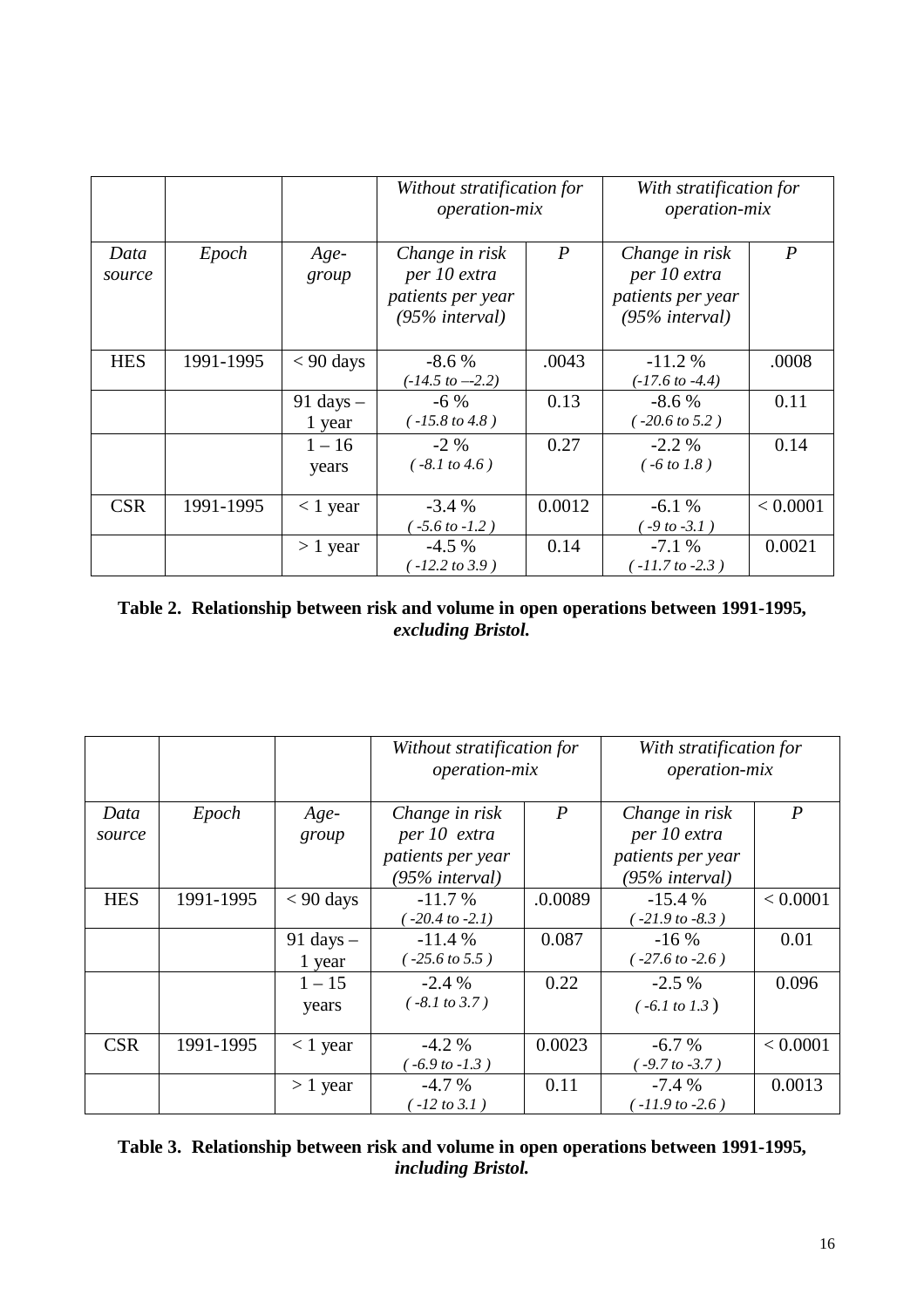| Data       | Epoch     | Age-                | Change in risk              | P      |
|------------|-----------|---------------------|-----------------------------|--------|
| source     |           | group               | per 10 extra                |        |
|            |           |                     | patients per year           |        |
|            |           |                     | $(95\%$ interval)           |        |
| <b>HES</b> | 1991-1995 | $< 90$ days         | $-4.6%$                     | 0.35   |
|            |           |                     | $-25.1$ to 21.5)            |        |
|            |           | $91 \text{ days} -$ | 34.8%                       | 0.75   |
|            |           | 1 year              | $(-42.4 \text{ to } 215.7)$ |        |
|            |           | $1 - 16$            | $-90.1%$                    | 0.0036 |
|            |           | years               | $(-98.2 \text{ to } -46.5)$ |        |
| <b>CSR</b> | 1991-1995 | $< 1$ year          | $-14.4%$                    | 0.02   |
|            |           |                     | $($ -26.2 to -0.7)          |        |
|            |           | $>1$ year           | $-30.7%$                    | 0.2    |
|            |           |                     | $-70.8$ to 64.3)            |        |

| Table 4. Relationship between risk and volume in closed operations between 1991-1995, |  |
|---------------------------------------------------------------------------------------|--|
| excluding Bristol.                                                                    |  |

| Data       | Epoch     | Age-                | Change in risk              | P      |
|------------|-----------|---------------------|-----------------------------|--------|
| source     |           | group               | per 10 extra                |        |
|            |           |                     | patients per year           |        |
|            |           |                     | $(95\%$ interval)           |        |
| <b>HES</b> | 1991-1995 | $< 90$ days         | $-4.9%$                     | 0.33   |
|            |           |                     | $-23.9$ to 18.9)            |        |
|            |           | $91 \text{ days} -$ | 34.7 %                      | 0.76   |
|            |           | 1 year              | $(-40.1 to 202.9)$          |        |
|            |           | $1 - 16$            | $-91.7%$                    | 0.0017 |
|            |           | years               | $(-98.4 \text{ to } -56.1)$ |        |
| <b>CSR</b> | 1991-1995 | $<$ 1 year          | $-14.3%$                    | 0.017  |
|            |           |                     | $-25.7$ to $-1.2$ )         |        |
|            |           | $> 1$ year          | $-29.9%$                    | 0.19   |
|            |           |                     | $(-68.7 \text{ to } 57.0)$  |        |

**Table 5. Relationship between risk and volume in closed operations between 1991-1995,** *including Bristol.*